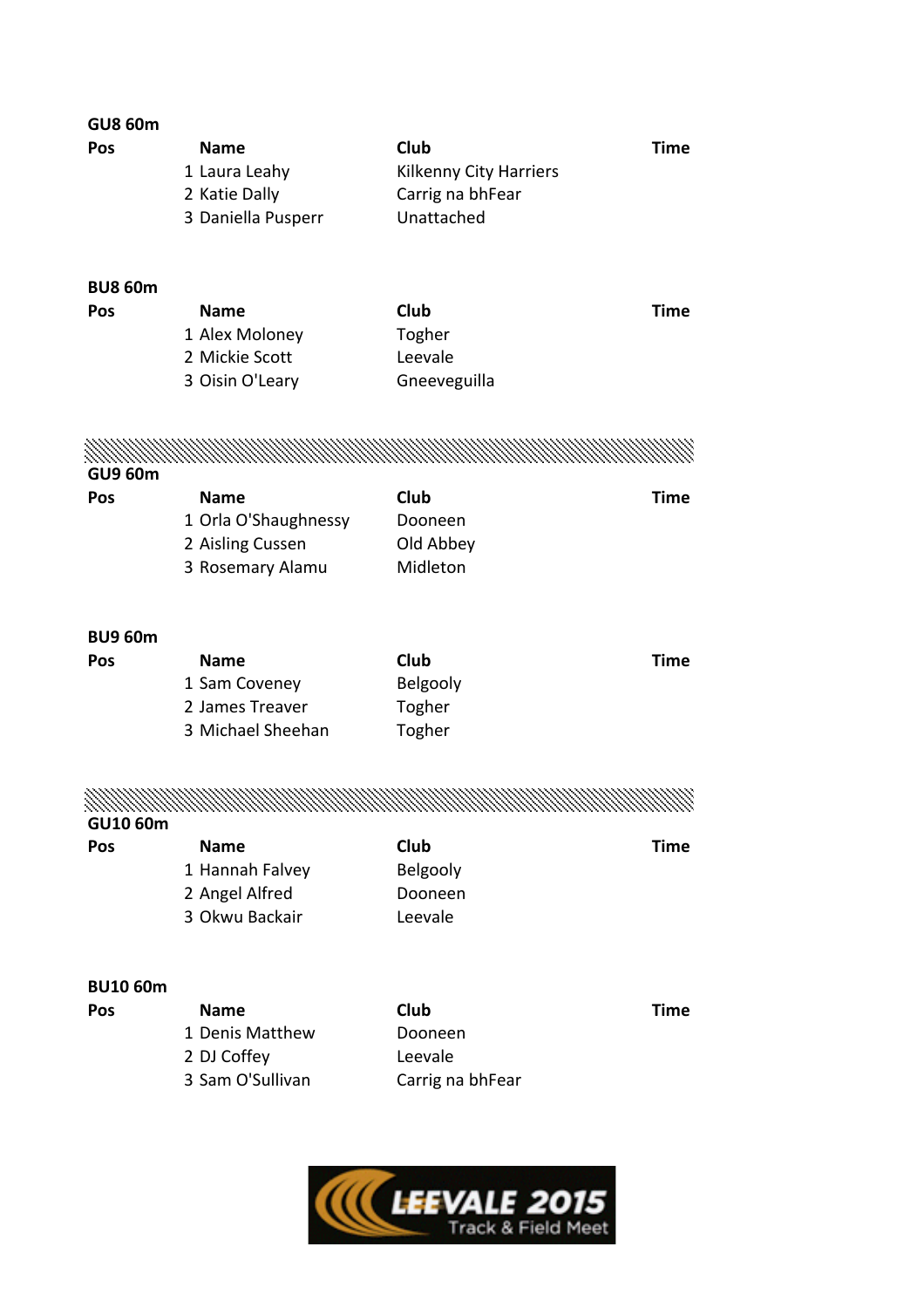| <b>GU11 60m</b> |                    |                      |             |
|-----------------|--------------------|----------------------|-------------|
| Pos             | <b>Name</b>        | Club                 | <b>Time</b> |
|                 | 1 Kate Farley      | Riverstick-Kinsale   |             |
|                 | 2 Grace Rooney     | Youghal              |             |
|                 | 3 Emer Conroy      | Dooneen              |             |
|                 |                    |                      |             |
| <b>BU11 60m</b> |                    |                      |             |
| Pos             | <b>Name</b>        | Club                 | Time        |
|                 | 1 Sam Carmody      | Belgooly             |             |
|                 | 2 Luke Butler      | Midleton             |             |
|                 | 3 George Alamu     | Midleton             |             |
|                 |                    |                      |             |
|                 |                    |                      |             |
| <b>GU12 60m</b> |                    |                      |             |
| Pos             | <b>Name</b>        | Club                 | Time        |
|                 | 1 Queen Tanimowo   | Midleton             | 8.79        |
|                 | 2 Laura Frawley    | St. Mary's, Limerick | 8.93        |
|                 | 3 Ella Scott       | Leevale              | 8.96        |
|                 |                    |                      |             |
| <b>BU12 60m</b> |                    |                      |             |
| Pos             | <b>Name</b>        | Club                 | <b>Time</b> |
|                 | 1 Kalvin O'Carroll | Dooneen              | 8.83        |
|                 | 2 Ross Corkery     | Belgooly             | 8.96        |
|                 | 3 Conor Callinan   | Leevale              | 9.06        |
|                 |                    |                      |             |
|                 |                    |                      |             |
| <b>GU13 80m</b> |                    |                      |             |
| Pos             | <b>Name</b>        | Club                 | <b>Time</b> |
|                 | 1 Hollie McCarthy  | Liscarroll           | 11.20       |
|                 | 2 Ava Coyle        | Riverstick-Kinsale   | 11.47       |
|                 | 3 Meghan Carr      | St. Cathrine's       | 11.48       |
| <b>BU13 80m</b> |                    |                      |             |
| Pos             | <b>Name</b>        | Club                 | <b>Time</b> |

| <b>Name</b>     | Club    | Time  |
|-----------------|---------|-------|
| 1 Reece Ademola | Leevale | 10.92 |
| 2 Hugh Collins  | Leevale | 11.07 |

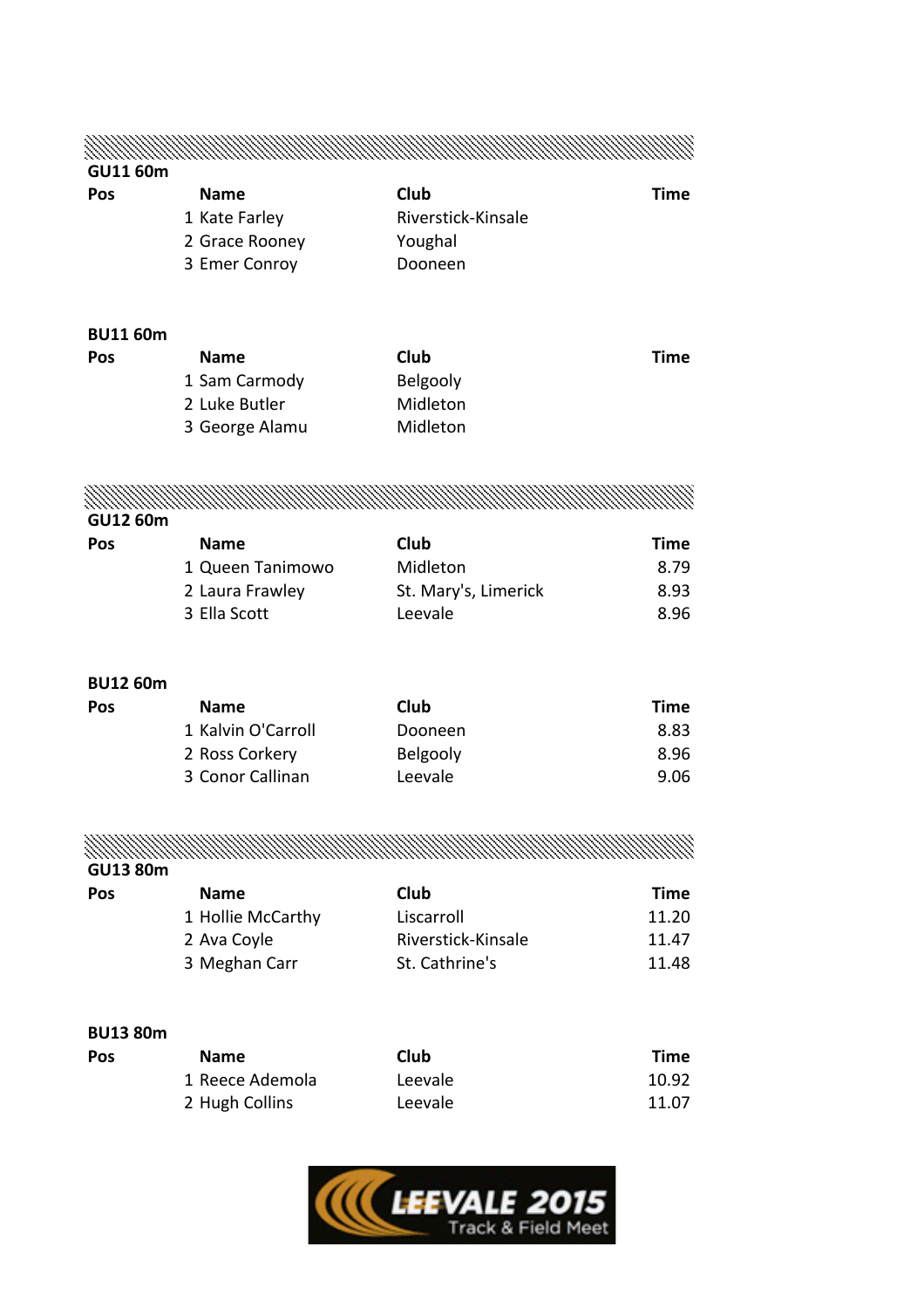| <b>GU14 80m</b>  |                      |                                |             |
|------------------|----------------------|--------------------------------|-------------|
| Pos              | <b>Name</b>          | Club                           | <b>Time</b> |
|                  | 1 Niamh Foley        | St. Mary's                     | 10.54       |
|                  | 2 Shauna Ryan        | Dooneen                        | 10.78       |
|                  | 3 Nikolka Shevankova | Dooneen                        | 10.92       |
| <b>BU14 80m</b>  |                      |                                |             |
| Pos              | <b>Name</b>          | Club                           | <b>Time</b> |
|                  | 1 Robert Dillon      | Midleton                       | 10.32       |
|                  | 2 Daniel Hurley      | Old Abbey                      | 10.35       |
|                  | 3 Robert Twomey      | Leevale                        | 10.41       |
|                  |                      |                                |             |
| GU15 100m        |                      | Wind: -0.5m/s                  |             |
| Pos              | <b>Name</b>          | <b>Club</b>                    | <b>Time</b> |
|                  | 1 Miriam Daly        | Carrig on Suir                 | 12.82       |
|                  | 2 Sophie Meredith    | St Mary's                      | 13.03       |
|                  | 3 Aishat Onilogbo    | Leevale                        | 13.08       |
| <b>BU15 100m</b> |                      | Wind: $0.0m/s$                 |             |
| Pos              | <b>Name</b>          | Club                           | <b>Time</b> |
|                  | 1 Darragh Miniter    | St. Mary's, Clare              | 11.98       |
|                  | 2 Smith Oj           | Dooneen                        | 12.88       |
|                  | 3 Joseph McEvoy      | Nenagh                         | 12.93       |
|                  |                      |                                |             |
| GU16 100m        |                      | Wind: $+0.3m/s$                |             |
| Pos              | <b>Name</b>          | Club                           | <b>Time</b> |
|                  | 1 Vickie Cusack      | Liscarroll                     | 13.01       |
|                  | 2 Zara Bolger        | Emerald                        | 13.06       |
|                  | 3 Alison Hathaway    | <b>Bandon</b>                  | 13.36       |
| <b>BU16 100m</b> |                      |                                |             |
| Pos              | <b>Name</b>          | Wind: $-3.0m/s$<br><b>Club</b> | Time        |
|                  |                      |                                |             |

3 Shane Fitzgerald St. Mary's 3 Shane Fitzgerald St. Mary's

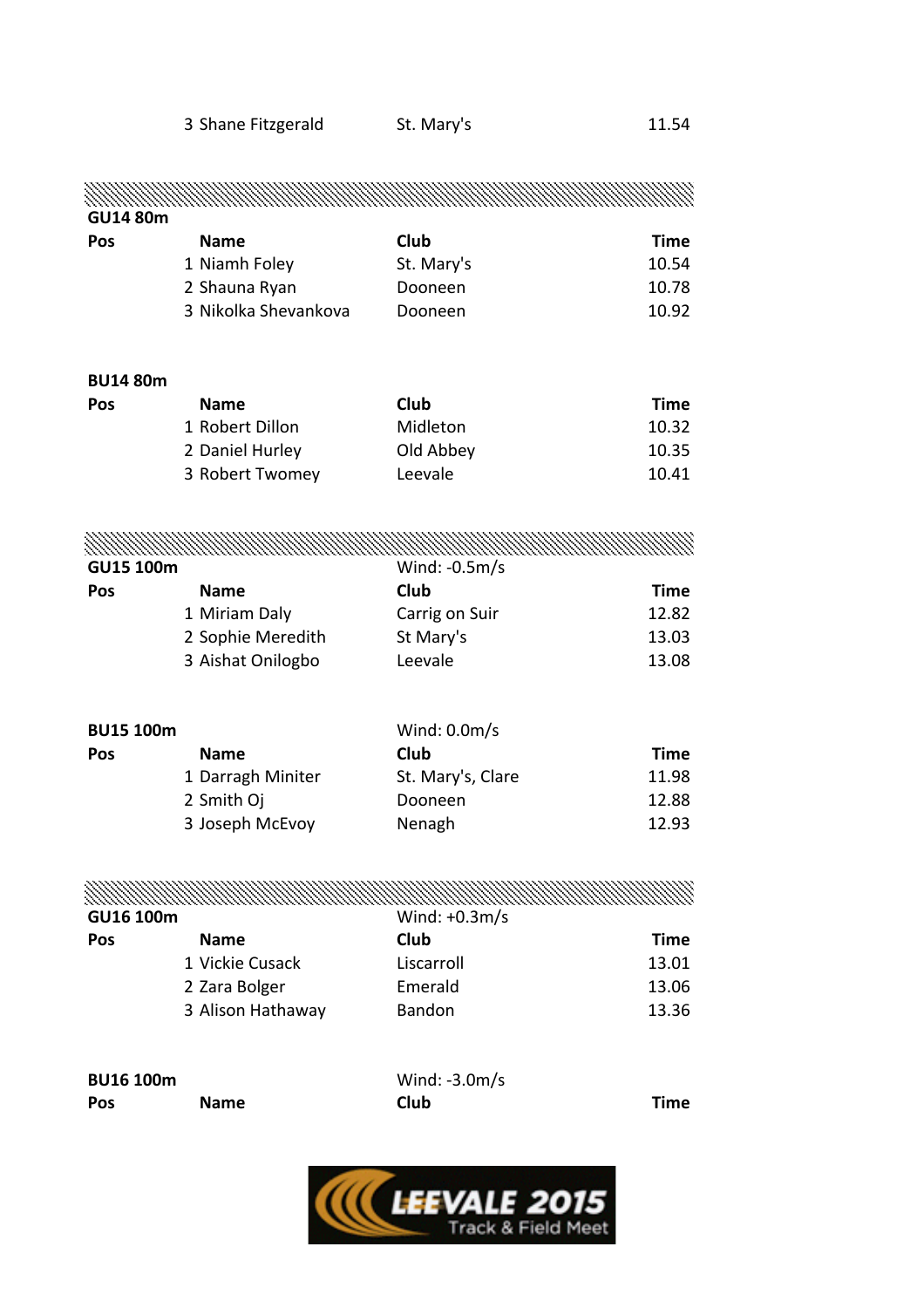| 1 Jake Vermeer    | Carrick-on-Suir | 12.45 |
|-------------------|-----------------|-------|
| 2 Ciaran O'Mahony | Leevale         | 12.59 |
| 3 Ryan O'Leary    | Leevale         | 12.91 |

|                  |                  | MANAMAN MANAMAN MANAMAN MANAMAN MANAMAN MANAMAN MANAMAN MANAMAN MANAMAN MANAMAN MANAMAN MANAMAN MANAMAN MANAMA |       |
|------------------|------------------|----------------------------------------------------------------------------------------------------------------|-------|
| <b>GU17 100m</b> |                  | Wind: $-3.6m/s$                                                                                                |       |
| Pos              | <b>Name</b>      | Club                                                                                                           | Time  |
|                  | 1 Lauren Ryan    | Dooneen                                                                                                        | 12.61 |
|                  | 2 Emily Nolan    | Carrick-on-Suir                                                                                                | 13.18 |
|                  | 3 Aoife Rochford | <b>Bree</b>                                                                                                    | 13.48 |

| <b>BU17 100m</b> |                    | Wind: $-0.5m/s$   |             |
|------------------|--------------------|-------------------|-------------|
| Pos              | <b>Name</b>        | Club              | <b>Time</b> |
|                  | 1 Ciaran Maher     | <b>Menapians</b>  | 11.85       |
|                  | 2 Joseph Miniter   | St. Mary's, Clare | 12.17       |
|                  | 3 Gustau Jupzyusli | Ballymore-Cobh    | 13.85       |
|                  |                    |                   |             |

#### Ź, **GU13 60mH**

| Pos | <b>Name</b>        | <b>Club</b>       | Time |
|-----|--------------------|-------------------|------|
|     | 1 Katie Whelan     | Bree              |      |
|     | 2 Olayinka Adedeji | Dooneen           |      |
|     | 3 Susan Nester     | St. Mary's, Clare |      |

#### **BU13 60mH**

| <b>Pos</b> | <b>Name</b>        | Club                 | Time |
|------------|--------------------|----------------------|------|
|            | 1 Reece Ademola    | Leevale              |      |
|            | 2 Shane Ftizgerald | St. Mary's, Limerick |      |
|            | 3 Patrick Ambrose  | St. Mary's, Limerick |      |

# <u>MANAMA MANAMA MANAMA MANAMA MANAMA MANAMA MANAMA MANAMA MANAMA MANAMA MANAMA MANAMA MANAMA MANAMA MANAMA MANA</u>

## **GU14 75mH**

| Pos | <b>Name</b>     | Club       | Time |
|-----|-----------------|------------|------|
|     | 1 Naimh Foley   | St. Mary's |      |
|     | 2 Marian Goggin | Leevale    |      |
|     | 3 Ellen Lynch   | Dooneen    |      |
|     |                 |            |      |

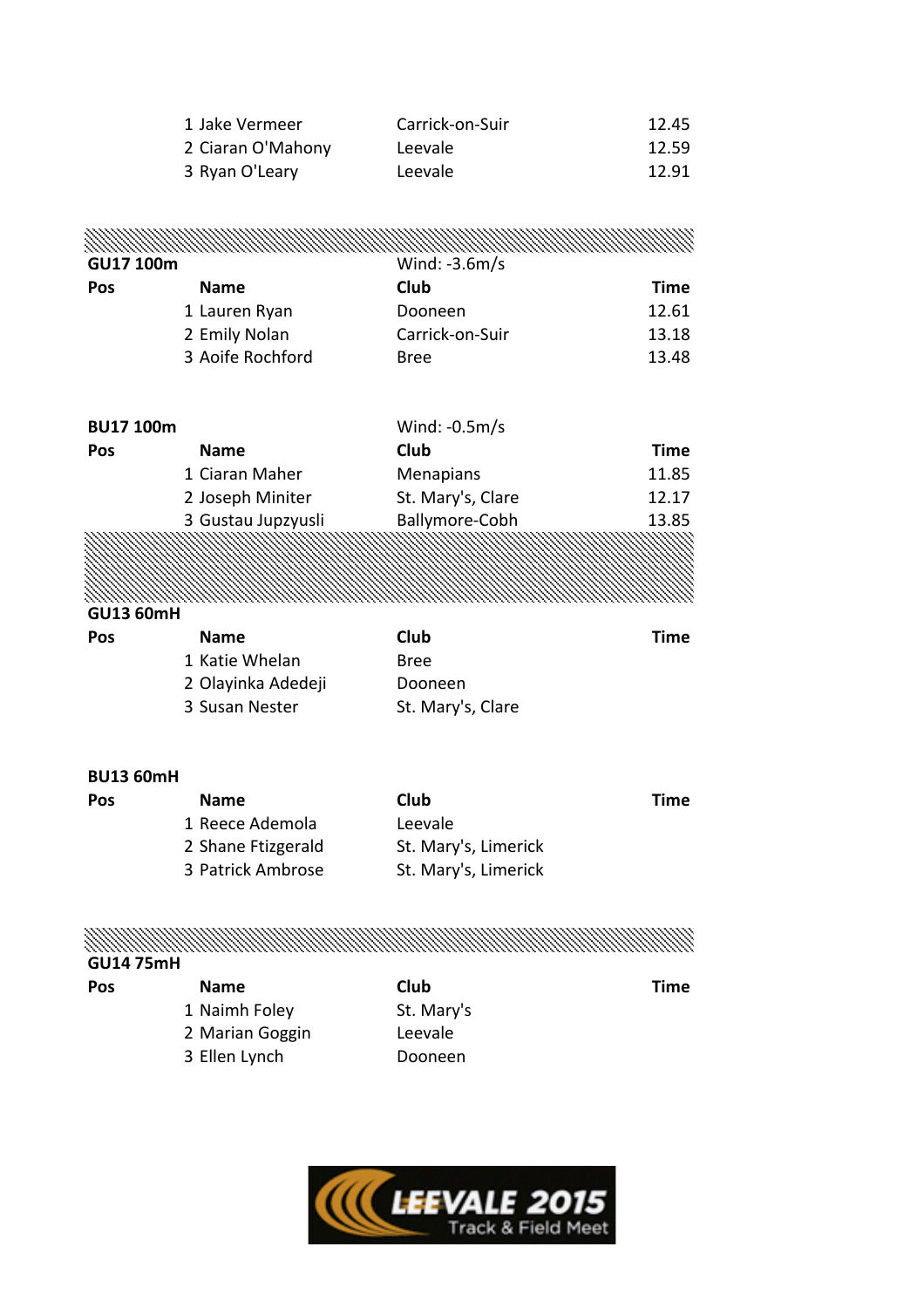| <b>BU1475mH</b>   |                     |                   |             |
|-------------------|---------------------|-------------------|-------------|
| Pos               | <b>Name</b>         | Club              | <b>Time</b> |
|                   | 1 Daniel Hurley     | Old Abbey         |             |
|                   | 2 Wymin Sivakumar   | Leevale           |             |
|                   | 3 Jack McGrath      | Leevale           |             |
|                   |                     |                   |             |
|                   |                     |                   |             |
| <b>GU15 80mH</b>  |                     |                   |             |
| Pos               | <b>Name</b>         | Club              | <b>Time</b> |
|                   | 1 Mirriam Daly      | Carrick-on-Suir   |             |
|                   | 2 Sive O'Toole      | <b>SLOT</b>       |             |
|                   | 3 Sophie Meredith   | St. Mary's        |             |
|                   |                     |                   |             |
| <b>BU15 80mH</b>  |                     |                   |             |
| Pos               | <b>Name</b>         | Club              | <b>Time</b> |
|                   | 1 Joseph McEvoy     | Nenagh            |             |
|                   | 2 Brian Lynch       | Old Abbey         |             |
|                   | 3 Darragh Miniter   | St. Mary's, Clare |             |
|                   |                     |                   |             |
|                   |                     |                   |             |
|                   |                     |                   |             |
| <b>GU16 80mH</b>  |                     |                   |             |
| Pos               | <b>Name</b>         | Club              | <b>Time</b> |
|                   | 1 Vickie Cusack     | Liscarroll        |             |
|                   | 2 Olivia Humphreys  | Dooneen           |             |
|                   | 3 Aoibhinn O'Connor | Liscarroll        |             |
|                   |                     |                   |             |
| <b>BU16 100mH</b> |                     |                   |             |
| Pos               | <b>Name</b>         | Club              | <b>Time</b> |
|                   | 1 Shane Monagle     | Tramore           |             |
|                   | 2 Jake Vermeer      | Carrick-on-Suir   |             |
|                   | 3 Martin Kehoe      | Carrick-on-Suir   |             |
|                   |                     |                   |             |
|                   |                     |                   |             |
| GU17 100mH        |                     |                   |             |
| Pos               | <b>Name</b>         | Club              | <b>Time</b> |
|                   | 1 Aoife Rochford    | <b>Bree</b>       |             |
|                   |                     |                   |             |
|                   |                     |                   |             |
|                   |                     |                   |             |

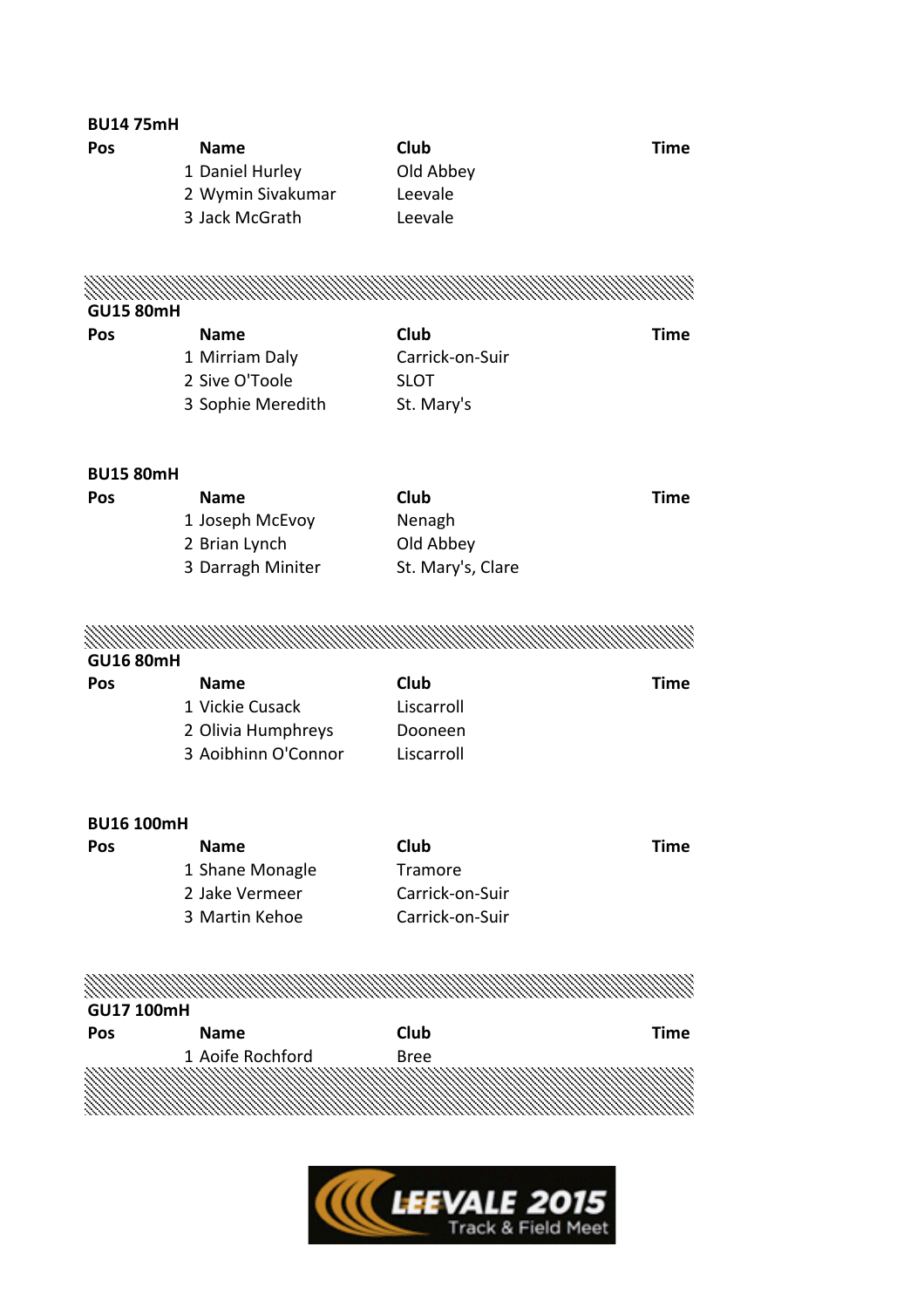## MANAMA MANAMA MANAMA MANAMA MANAMA MANAMA MANAMA MANAMA MANAMA MANAMA MANAMA MANAMA MANAMA MANAMA MANAMA MANAM

#### **GU10 300m**

| Pos | <b>Name</b>     | Club           | Time |
|-----|-----------------|----------------|------|
|     | 1 Johnny Murphy | Liscarroll     |      |
|     | 2 DJ Coffey     | Leevale        |      |
|     | 3 Ian Holmes    | West Waterford |      |
|     | 1 Fatima Amusa  | Leevale        |      |
|     | 2 Okwu Backari  | Leevale        |      |
|     | 3 Hannah Falvey | Belgooly       |      |
|     |                 |                |      |

#### **BU10 300m**

| Pos | <b>Name</b>       | Club                 | Time |
|-----|-------------------|----------------------|------|
|     | 1 Johnny Murphy   | Liscarroll           |      |
|     | 2 DJ Coffey       | Leevale              |      |
|     | 3 Ian Holmes      | West Waterford       |      |
|     | 1 Corey Scanlon   | <b>Finisk Valley</b> |      |
|     | 2 Patrick McGrath | Leevale              |      |
|     | 3 Sam O'Sullivan  | Carrig na bhFear     |      |
|     |                   |                      |      |

# 

#### **GU11 300M**

| Time |
|------|
|      |
|      |
|      |
|      |
|      |
|      |
|      |

#### **BU11 300m**

| <b>Name</b>    | Club    | Time |
|----------------|---------|------|
| 1 Tom Walsh    | Nenagh  |      |
| 2 Cian Hodgins | Nenagh  |      |
| 3 Tom Halley   | Tramore |      |
|                |         |      |

MANAMA MANAMA MANAMA MANAMA MANAMA MANAMA MANAMA MANAMA MANAMA MANAMA MANAMA MANAMA MANAMA MANAMA MANAMA MANAM

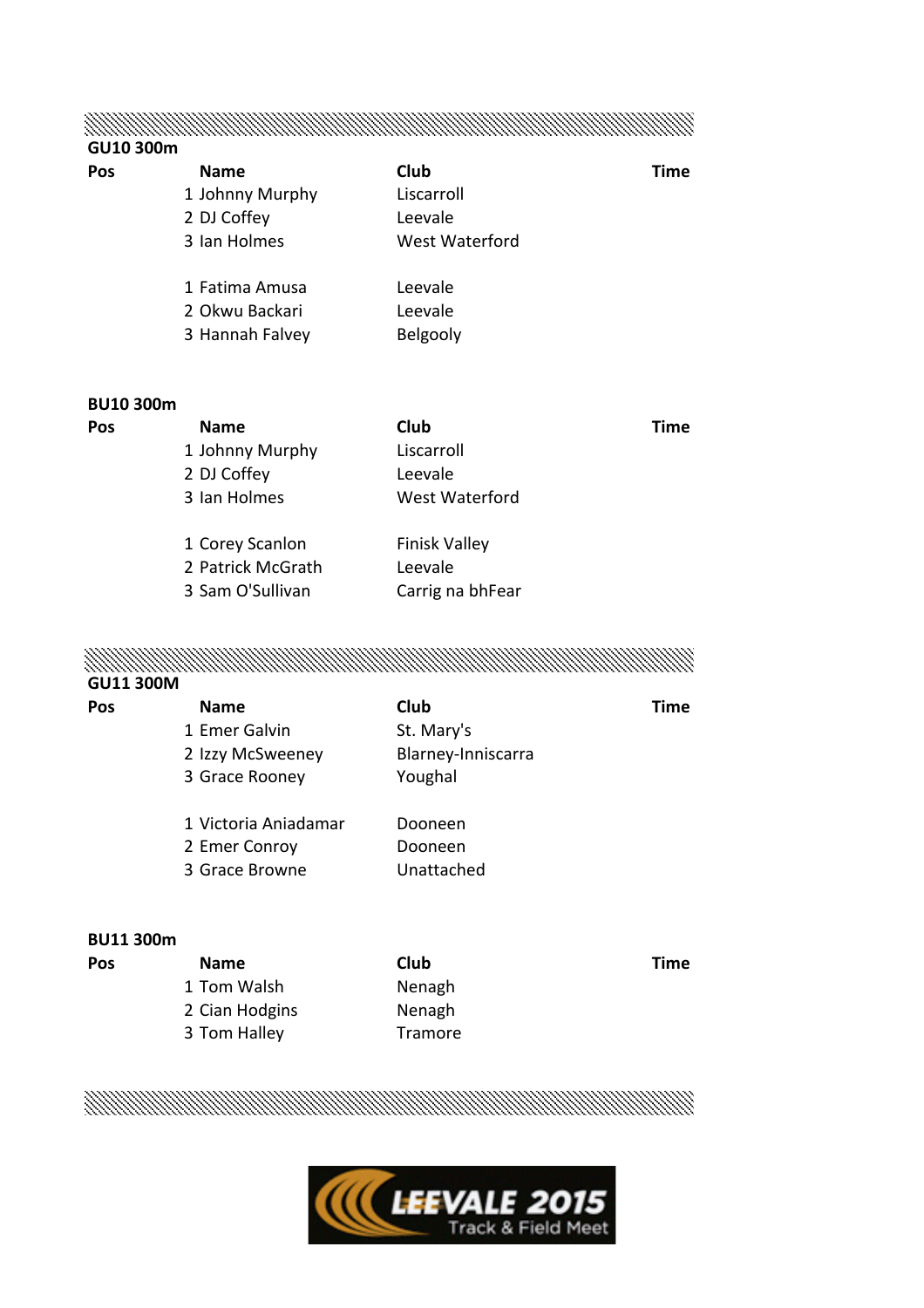| GU12 600m  |                 |             |             |
|------------|-----------------|-------------|-------------|
| <b>Pos</b> | <b>Name</b>     | Club        | <b>Time</b> |
|            | 1 Fiona Dillon  | Thomastown  | 1:49.7      |
|            | 2 Sarah Hosey   | Limerick    | 1:50.3      |
|            | 3 Saoirse Allen | St. Senan's | 1:52.3      |

#### **BU12 600m**

| Pos | <b>Name</b>       | Club        | <b>Time</b> |
|-----|-------------------|-------------|-------------|
|     | 1 Sean Condon     | Leevale     | 1:52.1      |
|     | 2 Paraic Spillane | <b>SLOT</b> | 1:54.0      |
|     | 3 Dara O'Sullivan | Dooneen     | 2:00.0      |

MANAMA MANAMA MANAMA MWA MWA MWA MWA MARAMA WA MARAMA WA MARAMA WA MARAMA WA MARAMA MARAMA WA MARAMA MARAMA WA

**GU13 600m**

| Pos | <b>Name</b>    | Club              | Time   |
|-----|----------------|-------------------|--------|
|     | 1 Aimee Hayde  | Newport           | 1:45.2 |
|     | 2 Meghan Carr  | St. Cathrine's    | 1:45.5 |
|     | 3 Susan Nester | St. Mary's, Clare | 1:47.9 |

#### **BU13 600m**

| Pos | <b>Name</b>     | Club         | Time   |
|-----|-----------------|--------------|--------|
|     | 1 Nathan Cremin | St. Mary's   | 1:41.9 |
|     | 2 Jack O'Leary  | Gneeveguilla | 1:45.7 |
|     | 3 Jack O'Connor | Dooneen      | 1:47.4 |
|     |                 |              |        |

<u> MANAMA MANAMA MANAMA MANAMA MANAMA MANAMA MANAMA MANAMA MANAMA MANAMA MANAMA MANAMA MANAMA MANAMA MANAMA MANA</u> **GU14 800m**

| Pos | <b>Name</b>     | Club        | Time    |
|-----|-----------------|-------------|---------|
|     | 1 Corrine Kelly | <b>SLOT</b> | 2:24.12 |
|     | 2 Ellen Lynch   | Dooneen     | 2:31.02 |
|     | 3 Grainne Egan  | North Cork  | 2:32.63 |

#### **BU14 800m**

| Pos | <b>Name</b>        | Club              | <b>Time</b> |
|-----|--------------------|-------------------|-------------|
|     | 1 Michael Spillane | <b>SLOT</b>       | 2:20.96     |
|     | 2 Daire O'Sullivan | Carraig na bhFear | 2:21.93     |
|     | 3 Jonny Connolly   | Leevale           | 2:25.08     |
|     |                    |                   |             |

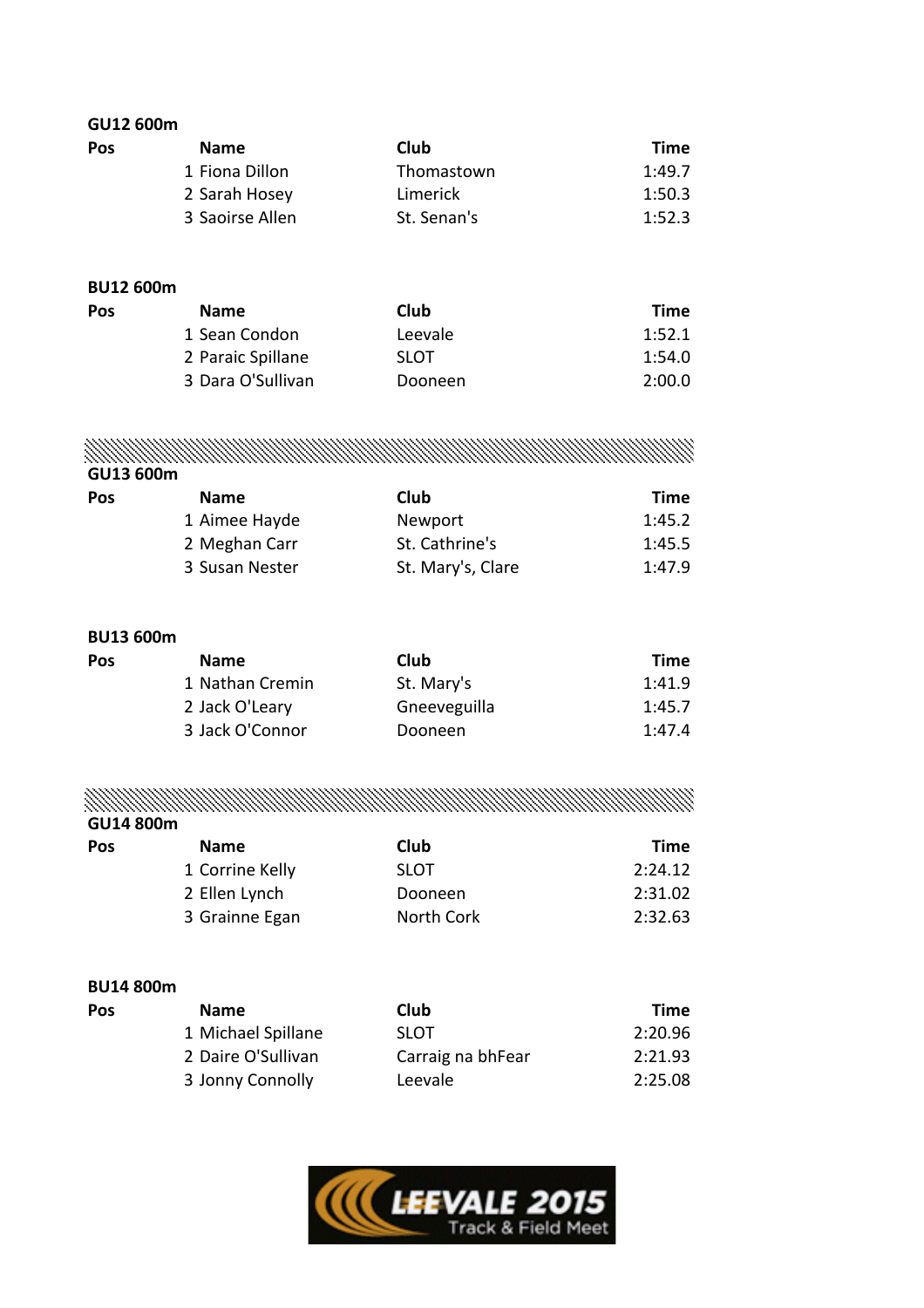MANAMA MANAMA MANAMA MWA MWA MWA MWA MARAMA WA MARAMA WA MARAMA WA MARAMA WA MARAMA MA MARAMA WA MARAMA MARAMA

#### **GU15 800m**

| Pos | <b>Name</b>    | Club              | Time    |
|-----|----------------|-------------------|---------|
|     | 1 Fiona Doyle  | Star of the Laune | 2:23.46 |
|     | 2 Sarah Doyle  | <b>SLOT</b>       | 2:24.29 |
|     | 3 Rachel Hosey | Limerick          | 2:25.91 |

#### **BU15 800m**

| <b>Time</b> |
|-------------|
| 2:14.29     |
| 2:14.41     |
| 2:18.75     |
|             |

n Sa MANAMAN MANAMAN MANAMAN MANAMAN MANAMAN MANAMAN MANAMAN MANAMAN MANAMAN MANAMAN MANAMAN MANAMAN MANAMAN MANAMA **GU16 800m**

| Pos | <b>Name</b>       | Club    | Time    |
|-----|-------------------|---------|---------|
|     | 1 Alannah Deering | Nenagh  | 2:24.12 |
|     | 2 Emma Fagan      | Newport | 2:26.78 |
|     | 3 Alannah Neff    | Leevale | 2:30.59 |

#### **BU16 800m**

| <b>Name</b>      | Club               | Time    |
|------------------|--------------------|---------|
| 1 Damien Madigan | North Cork         | 2:10.11 |
| 2 Alan O'Donovan | Riverstick-Kinsale | 2:11.47 |
| 3 Tomasz Kra     | Ballymore-Cobh     | 2:16.56 |
|                  |                    |         |

MANAMA MANAMA MANAMA MWA MWA MARAMA WA 1979 88.11.11.11.11.11

#### **GU17 800m**

| OUTTOUTH         |                  |                     |             |
|------------------|------------------|---------------------|-------------|
| Pos              | <b>Name</b>      | Club                | <b>Time</b> |
|                  | 1 Jessica Strain | Midleton            |             |
|                  |                  |                     |             |
|                  |                  |                     |             |
|                  |                  |                     |             |
| <b>GU9 Relay</b> |                  |                     |             |
| Pos              |                  | Club                | <b>Time</b> |
|                  | 1                | Dooneen             |             |
|                  | 2                | Templemore/Midleton |             |
|                  | 3                | Togher              |             |
|                  |                  |                     |             |

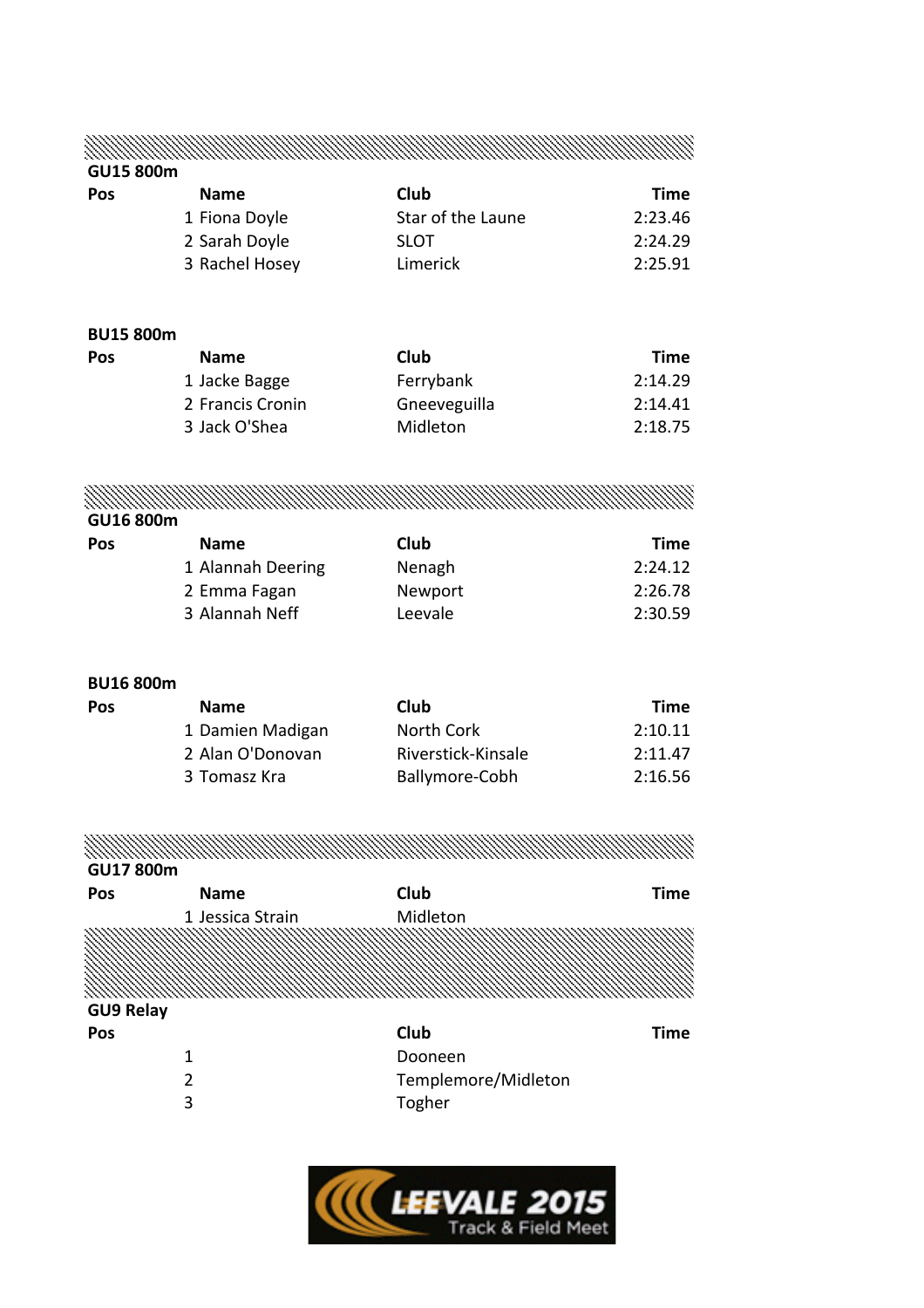| <b>BU9 Relay</b>  |                |                    |             |
|-------------------|----------------|--------------------|-------------|
| Pos               |                | Club               | <b>Time</b> |
|                   | $\mathbf{1}$   | Nenagh/Midleton    |             |
|                   |                |                    |             |
|                   |                |                    |             |
|                   |                |                    |             |
| <b>GU11 Relay</b> |                |                    |             |
| Pos               |                | <b>Club</b>        | <b>Time</b> |
|                   | $\mathbf{1}$   | Dooneen            |             |
|                   | $\overline{2}$ | Riverstick-Kinsale |             |
|                   | 3              | Leevale            |             |
|                   |                |                    |             |
|                   |                |                    |             |
| <b>BU11 Relay</b> |                |                    |             |
| Pos               |                | <b>Club</b>        | <b>Time</b> |
|                   | $\mathbf{1}$   | Midleton           |             |
|                   | $\overline{2}$ | Nenagh             |             |
|                   | 3              | Dooneen            |             |
|                   |                |                    |             |
|                   |                |                    |             |
|                   |                |                    |             |
| <b>GU13 Relay</b> |                |                    |             |
| Pos               |                | <b>Club</b>        | <b>Time</b> |
|                   | $\mathbf{1}$   | Dooneen            |             |
|                   | $\overline{2}$ | Mixed team         |             |
|                   | 3              | Leevale            |             |
|                   |                |                    |             |
|                   |                |                    |             |
| <b>BU13 Relay</b> |                |                    |             |
| Pos               |                | <b>Club</b>        | <b>Time</b> |
|                   | $\mathbf{1}$   | Leevale            |             |
|                   | $\overline{2}$ | Dooneen            |             |
|                   | 3              | Leevale            |             |
|                   |                |                    |             |
|                   |                |                    |             |
|                   |                |                    |             |
| <b>GU15 Relay</b> |                |                    |             |
| Pos               |                | Club               | <b>Time</b> |
|                   | $\mathbf{1}$   | Dooneen            |             |
|                   | $\overline{2}$ | Mixed team         |             |
|                   | 3              | Leevale            |             |
|                   |                |                    |             |

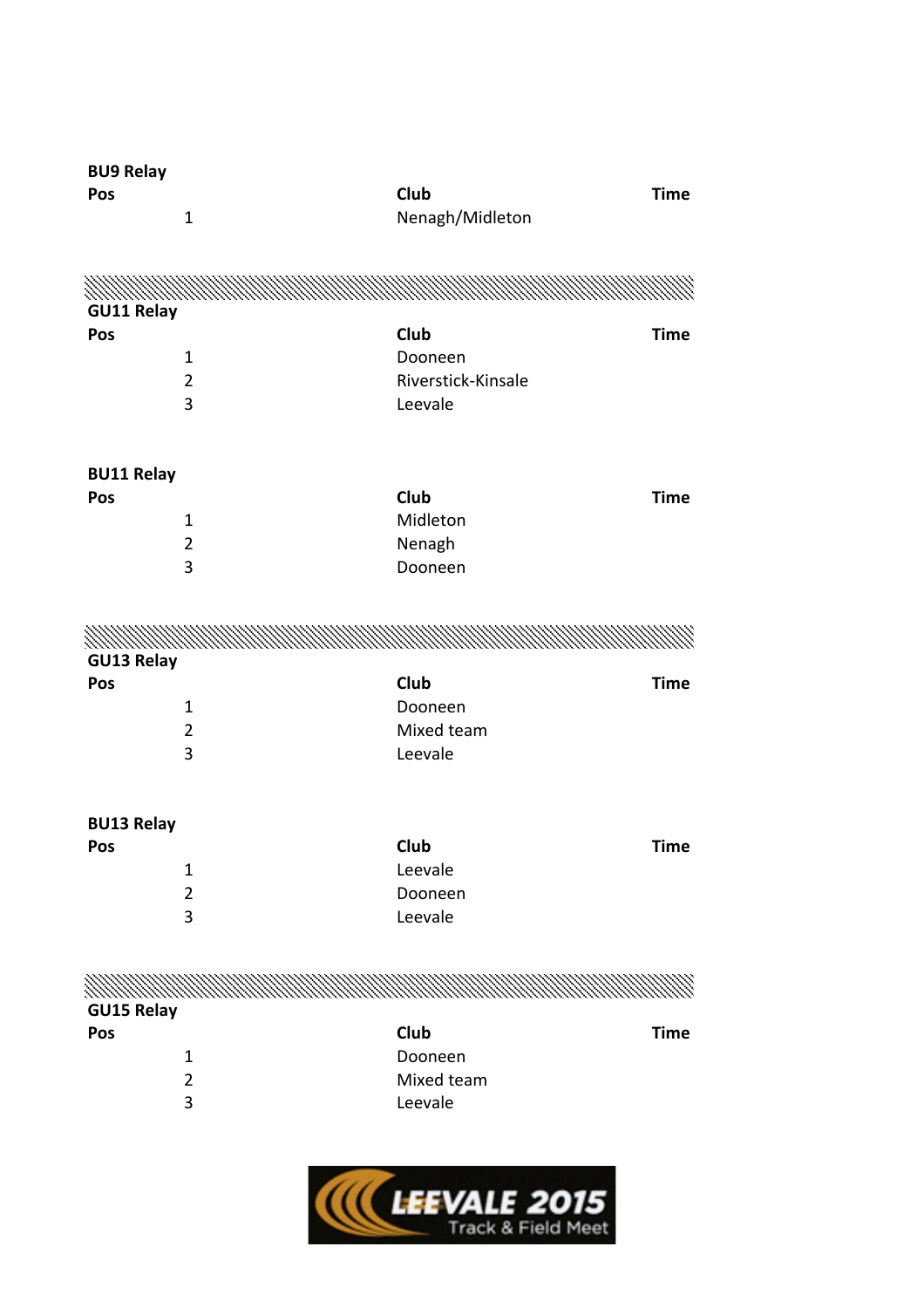| <b>BU15 Relay</b>         |                    |                  |                 |
|---------------------------|--------------------|------------------|-----------------|
| Pos                       |                    | Club             | <b>Time</b>     |
|                           | 1                  | Nenagh           |                 |
|                           | $\overline{2}$     | Old Abbey        |                 |
|                           | 3                  | Leevale          |                 |
|                           |                    |                  |                 |
|                           |                    |                  |                 |
| <b>GU17 Relay</b>         |                    |                  |                 |
| Pos                       |                    | Club             | <b>Time</b>     |
|                           | 1                  | Dooneen          |                 |
|                           | $\overline{2}$     | Liscarroll       |                 |
| <b>BU17 Relay</b>         |                    |                  |                 |
| Pos                       |                    | <b>Club</b>      | <b>Time</b>     |
|                           | $\mathbf 1$        | Leevale          |                 |
|                           |                    |                  |                 |
|                           |                    |                  |                 |
| <b>GU9 Turbo Javelin</b>  |                    |                  |                 |
| Pos                       | <b>Name</b>        | <b>Club</b>      | <b>Distance</b> |
|                           | 1 Abbey Moynihan   | Liscarroll       | 11.26           |
|                           | 2 Daniella Pusperr | Leevale          | 9.50            |
|                           | 3 Stephanie Reid   | An Riocht        | 7.98            |
| <b>BU9 Turbo Javelin</b>  |                    |                  |                 |
| <b>Pos</b>                | <b>Name</b>        | <b>Club</b>      | <b>Distance</b> |
|                           | 1 Patrick Puspuras | Leevale          | 10.45           |
|                           | 2 Oscar Naughton   | Leevale          | 10.50           |
|                           | 3 Liam O'Callaghan | Nenagh           | 9.91            |
|                           |                    |                  |                 |
|                           |                    |                  |                 |
| <b>GU10 Turbo Javelin</b> |                    |                  |                 |
| Pos                       | <b>Name</b>        | <b>Club</b>      | <b>Distance</b> |
|                           | 1 Eva Fitzgerald   | Carrig na bhFear | 11.26           |
|                           | 2 Abbie Dorney     | Belgooly         | 10.40           |
|                           | 3 Grace Cremin     | St. Mary's       | 9.35            |

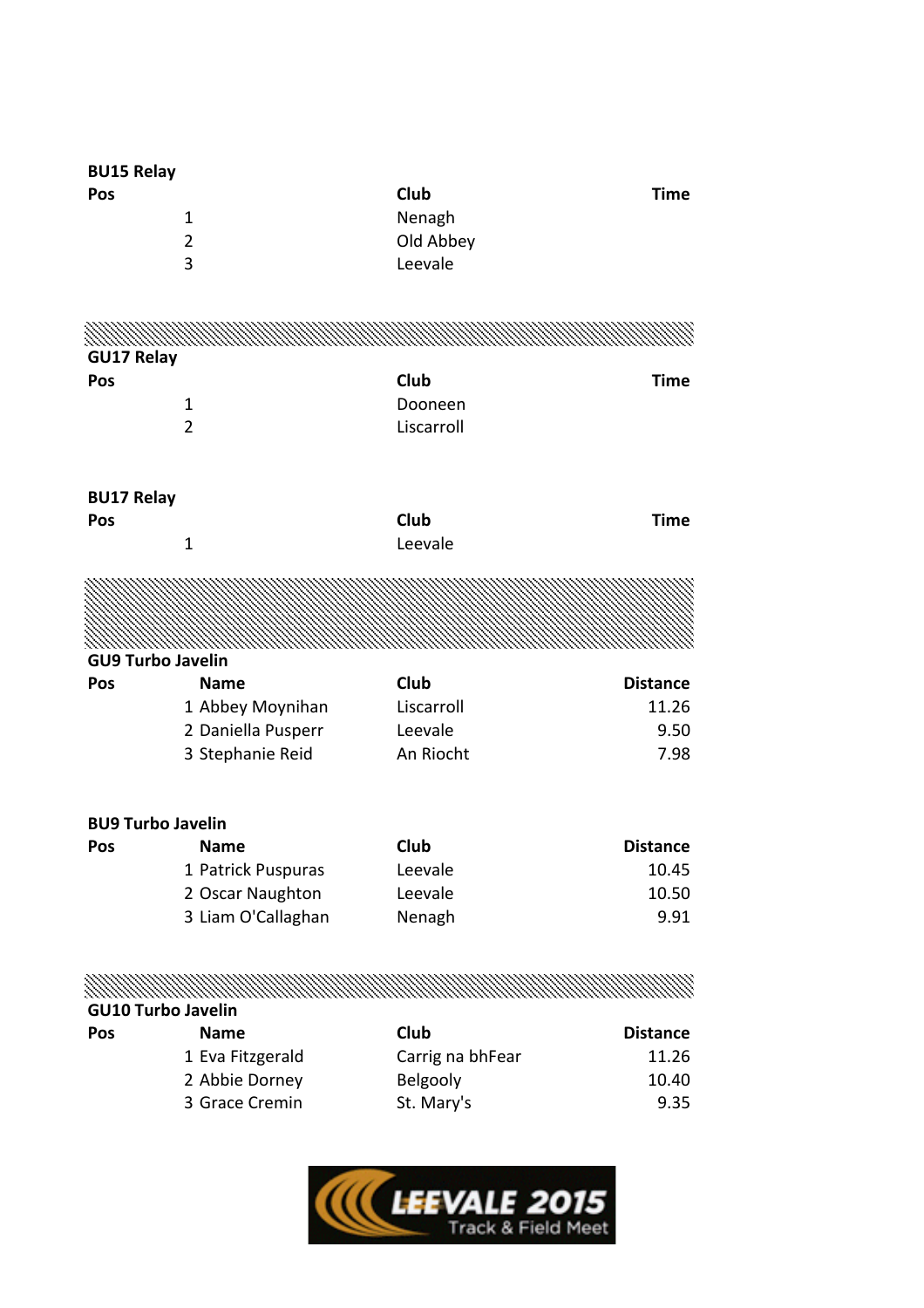#### **BU10 Turbo Javelin**

| Pos                   | <b>Name</b>        | <b>Club</b>          | <b>Distance</b> |
|-----------------------|--------------------|----------------------|-----------------|
|                       | 1 Johnny Murphy    | Liscarroll           | 17.15           |
|                       | 2 Timmy Colbert    | <b>West Limerick</b> | 15.70           |
|                       | 3 DJ Coffey        | Leevale              | 11.92           |
|                       |                    |                      |                 |
|                       |                    |                      |                 |
|                       |                    |                      |                 |
| GU15 Shot             |                    |                      |                 |
| Pos                   | Name               | <b>Club</b>          | <b>Distance</b> |
|                       | 1 Ciara Sheen      | Liscarroll           | 10.94           |
|                       | 2 Sophie Meredith  | St. Mary's           | 10.36           |
|                       | 3 Holly Meredith   | St. Mary's           | 9.68            |
| <b>BU15 Shot</b>      |                    |                      |                 |
| Pos                   | <b>Name</b>        | Club                 | <b>Distance</b> |
|                       | 1 Darragh Miniter  | St. Mary's           | 13.84           |
|                       | 2 Joseph McEvoy    | Nenagh               | 12.43           |
|                       | 3 Sean Carolan     | Nenagh               | 11.58           |
|                       |                    |                      |                 |
|                       |                    |                      |                 |
|                       |                    |                      |                 |
| <b>GU11 Long Jump</b> |                    |                      |                 |
| Pos                   | <b>Name</b>        | Club                 | <b>Distance</b> |
|                       | 1 Yanna Leahy      | Limerick             | 3.57            |
|                       | 2 Emer Conroy      | Dooneen              | 3.54            |
|                       | 3 Molly Quirke     | Limerick             | 3.51            |
|                       |                    |                      |                 |
| <b>BU11 Long Jump</b> |                    |                      |                 |
| Pos                   | <b>Name</b>        | <b>Club</b>          | <b>Distance</b> |
|                       | 1 Sean Carmody     | Belgooly             | 3.96            |
|                       | 2 Jack O'Callaghan | Nenagh               | 3.76            |
|                       | 3 Kian Hodgins     | Nenagh               | 3.69            |
|                       |                    |                      |                 |

MANAMA MANAMA MANAMA MANAMA MANAMA MANAMA MANAMA MANAMA MANAMA MANAMA MANAMA MANAMA MANAMA MANAMA MANAMA MANAM<br>MANAMA MANAMA MANAMA MANAMA MANAMA MANAMA MANAMA MANAMA MANAMA MANAMA MANAMA MANAMA MANAMA MANAMA MANAMA MANAM

|     | <b>GU13 Long Jump</b> |                    |                 |
|-----|-----------------------|--------------------|-----------------|
| Pos | <b>Name</b>           | Club               | <b>Distance</b> |
|     | 1 Ava Coyle           | Riverstick-Kinsale | 4.12            |

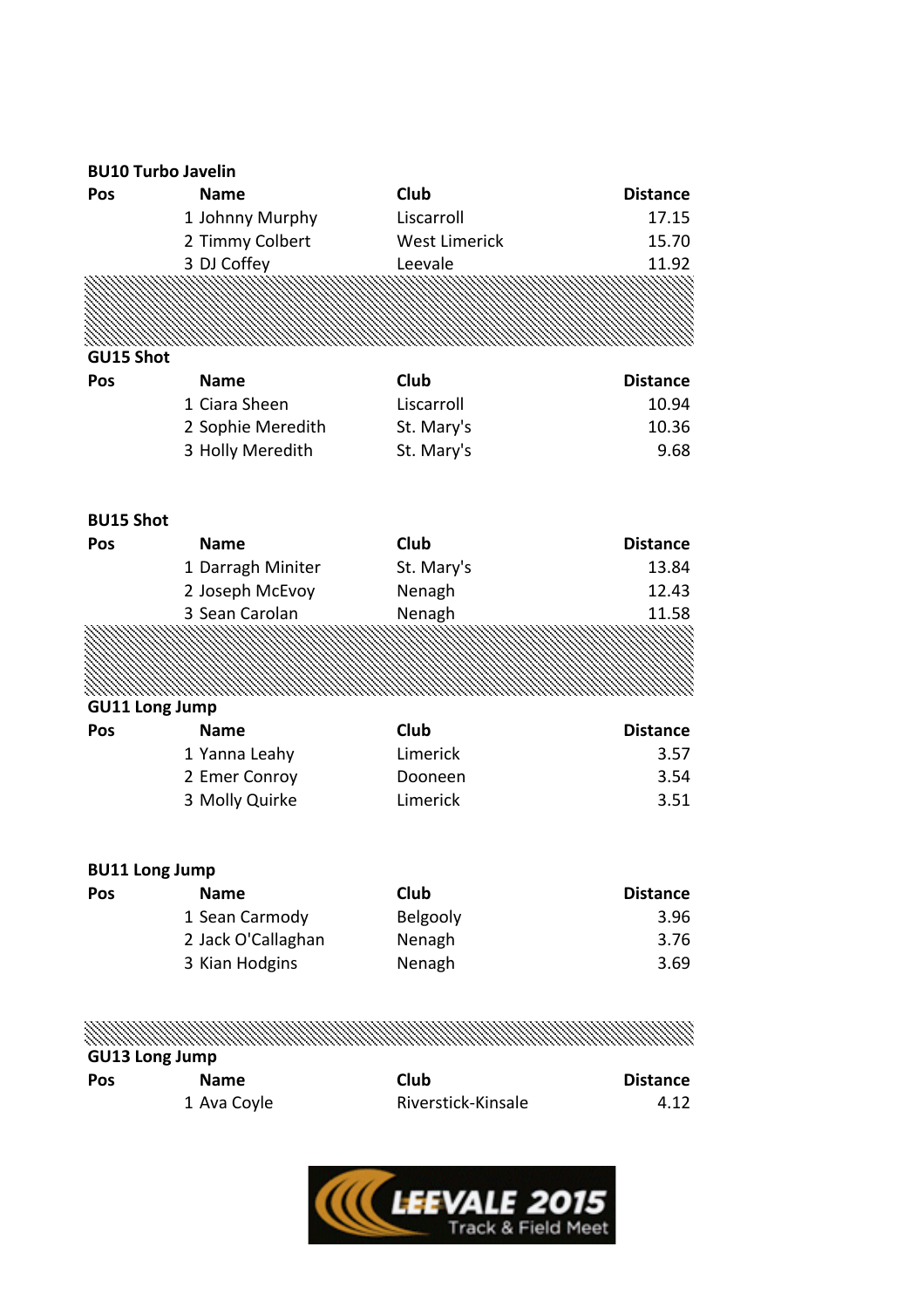| 2 Meghan Carr  | St. Cathrine's | 4.12 |
|----------------|----------------|------|
| 3 Abbie Laffin | Dooneen        | 3.99 |

#### **BU13 Long Jump**

| Pos | <b>Name</b>        | Club       | <b>Distance</b> |
|-----|--------------------|------------|-----------------|
|     | 1 Reece Ademola    | Leevale    | 5.37            |
|     | 2 Shane Fitzgerald | St. Mary's | 4.37            |
|     | 3 Hugh Collins     | Leevale    | 4.14            |
|     |                    |            |                 |

## MANAMA MANAMA MANAMA MANAMA MANAMA MANAMA MANAMA MANAMA MANAMA MANAMA MANAMA MANAMA MANAMA MANAMA MANAMA MANAM

| <b>GU15 Long Jump</b> |  |  |
|-----------------------|--|--|
|-----------------------|--|--|

| Pos | <b>Name</b>       | Club       | <b>Distance</b> |
|-----|-------------------|------------|-----------------|
|     | 1 Sophie Meredith | St. Mary's | 5.42            |
|     | 2 Holly Meredith  | St. Mary's | 4.56            |
|     | 3 Niamh Foley     | St. Mary's | 4.34            |

#### **BU15 Long Jump**

| Pos | <b>Name</b>       | Club              | <b>Distance</b> |
|-----|-------------------|-------------------|-----------------|
|     | 1 Darragh Miniter | St. Mary's, Clare | 5.77            |
|     | 2 Brian Lynch     | Old Abbey         | 5.58            |
|     | 3 Joseph McEvoy   | Nenagh Olympic    | 5.30            |

MANAMA MANAMA MANAMA MANAMA MANAMA MANAMA MANAMA MANAMA MANAMA MANAMA MANAMA MANAMA MANAMA MANAMA MANAMA MANAM

| <b>GU17 Long Jump</b> |                     |                        |                 |  |
|-----------------------|---------------------|------------------------|-----------------|--|
| <b>Pos</b>            | <b>Name</b>         | Club                   | <b>Distance</b> |  |
|                       | 1 Vickie Cusack     | Liscarroll             | 5.46            |  |
|                       | 2 Rachel Bowler     | <b>Tralee Harriers</b> | 5.21            |  |
|                       | 3 Aoibhinn O'Connor | Liscarroll             | 4.78            |  |

#### **BU17 Long Jump**

| <b>Pos</b> | <b>Name</b>      | <b>Club</b>     | <b>Distance</b> |
|------------|------------------|-----------------|-----------------|
|            | 1 Joseph Miniter | St. Mary's      | 5.91            |
|            | 2 Shane Monagle  | Tramore         | 5.55            |
|            | 3 Jake Vermeer   | Carrick-on-Suir | 5.01            |
|            |                  |                 |                 |

### **GU12 High Jump**